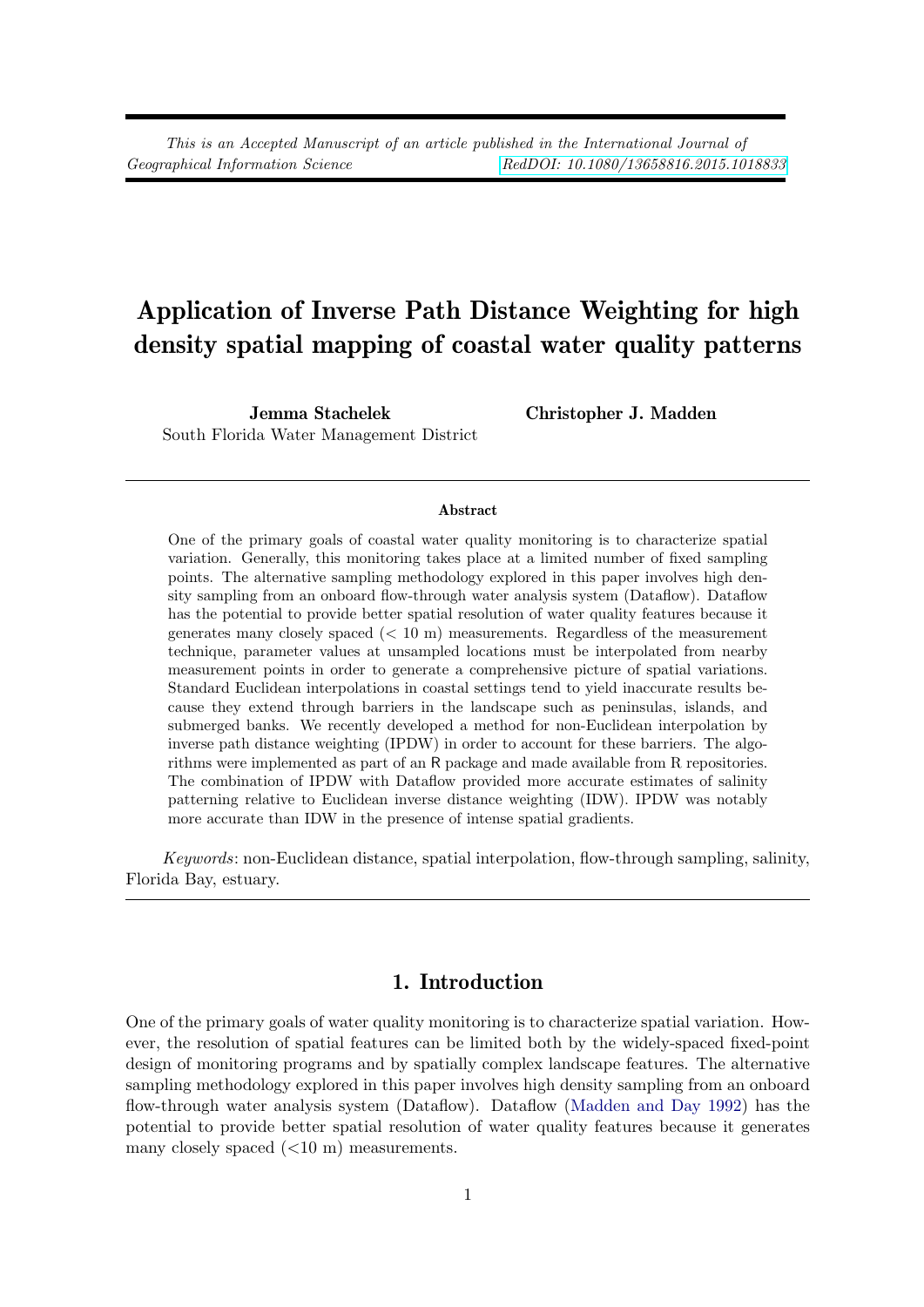Regardless of the measurement technique, parameter values at unsampled locations must be interpolated from nearby measurement points in order to generate a comprehensive picture of spatial variations. Interpolation approaches vary in complexity from simple inverse distance techniques to complex kriging algorithms [\(Zimmerman](#page-11-0) et al. [1999\)](#page-11-0). In many settings, the analyst can simply choose an interpolation technique based on the properties of the sampling network and the spatial dependence of the variable of interest [\(Isaaks](#page-10-1) *et al.* [1989\)](#page-10-1). In coastal settings, however, interpolations can be confounded by the presence of landscape features such as peninsulas, islands, and submerged banks. For example, two monitoring stations geographically close to one another may be hydrologically separated by a peninsula.

As a result, standard interpolations that extend through barriers and do not account for them are likely to provide inaccurate results. There are several existing methods for dealing with the presence of barriers while using standard Euclidean interpolations. Most notably, these include "interpolation with barriers" whereby a static barrier is introduced in order to isolate disparate portions of the study area [\(Krivoruchko and Gribov](#page-10-2) [2004;](#page-10-2) [Soderqvist](#page-10-3) [and Patino](#page-10-3) [2010\)](#page-10-3). The interpolation with barriers approach is not ideal because points are excluded from the interpolation based on line-of-sight. As a result, the inherent connectivity present in aquatic environments (water flow, diffusion) is not taken into account.

We developed an alternative method for interpolation using inverse path distance weighting (IPDW) that honors barriers in the landscape while more accurately accounting for aquatic connectivity because it can "round corners." IPDW belongs to a class of techniques that use "in-water" path distances (non-Euclidean) rather than "as the crow flies" (Euclidean) distances as input to interpolation routines [\(Little](#page-10-4) *et al.* [1997\)](#page-10-4). Unfortunately, these techniques have received limited consideration in part because until recently they had not been implemented within existing software tools. In this study, we utilize a software tool that uses path distances as input to inverse distance weighting (IDW). IDW is a deterministic interpolation method that has some disadvantages relative to geostatistical methods such as kriging because there is no model fitting and thus no assessment of prediction error. Path distances have been used as input to kriging with some success [\(Krivoruchko and Gribov](#page-10-2) [2004;](#page-10-2) López-Quílez and Muñoz [2009\)](#page-10-5) but software tools are still under development.

This research is the first study that utilizes IPDW with a spatially dense water quality dataset generated by Dataflow sampling. We explore the benefits and limitations of this technique using a case study set in Florida Bay, USA. Florida Bay represents an ideal candidate for IPDW because it is a complex array of embayments and fragmented basins (Figure [1\)](#page-2-0). In addition, we were able to reliably test interpolation accuracy because of the high measurement density afforded by Dataflow. We specifically compare IPDW with its Euclidean counterpart IDW.

## 2. Methods

#### 2.1. Field Data Collection

Field measurements were collected during shipboard cruises using a Dataflow onboard flowthrough collection system. While underway, the Dataflow receives a continuous stream of water from an onboard pump. This water is routed past a series of water quality probes that measure the temperature, dissolved oxygen, specific conductivity, chlorophyll a, and chro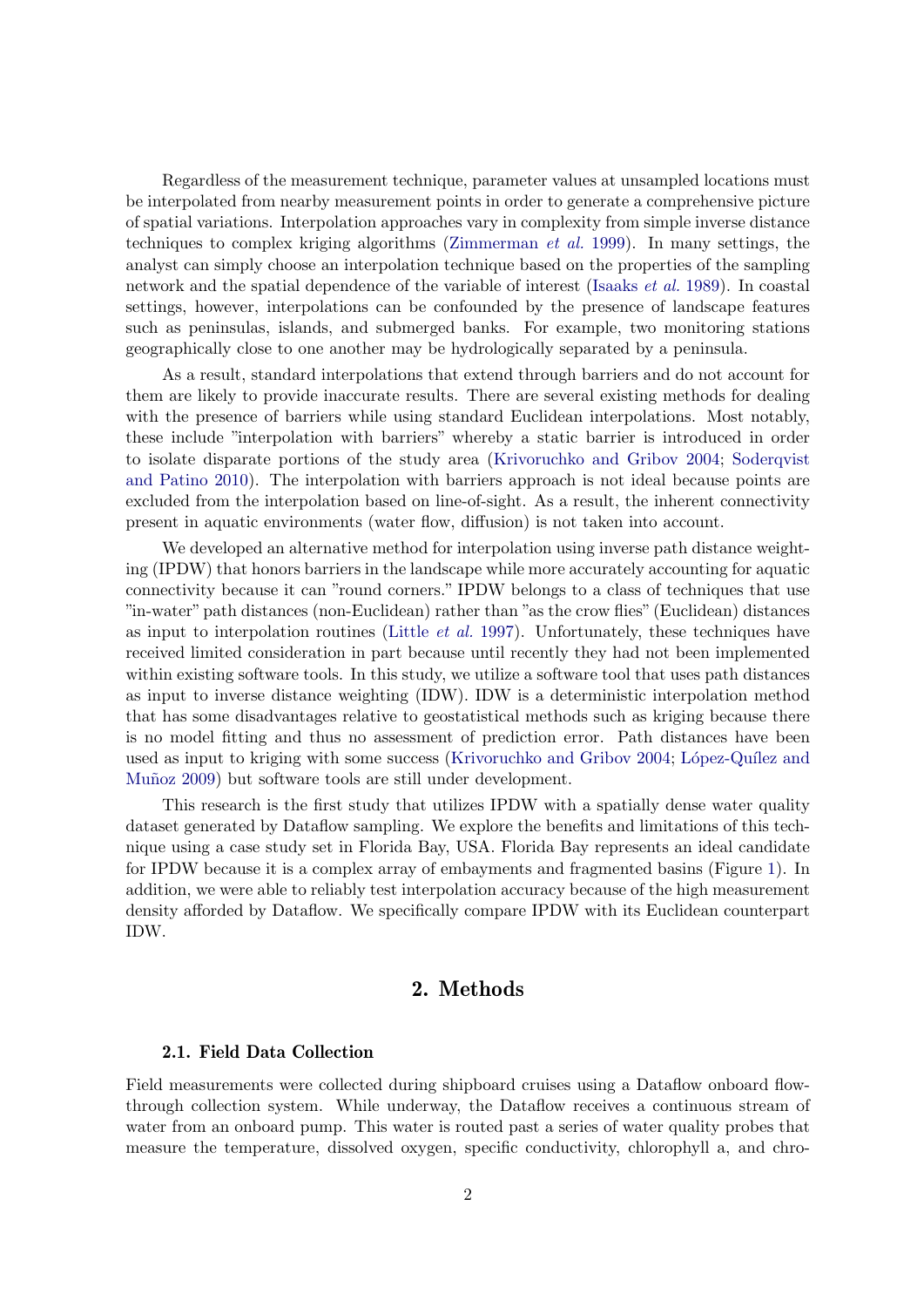mophoric dissolved organic matter (cdom) of pumped water at six second intervals. Salinity is calculated from conductivity using the Practical Salinity Scale (PSS-78) and is defined as a unitless ratio [\(IOC](#page-9-0) [2010\)](#page-9-0). Each measurement is geo-referenced with an integrated global positioning system (GPS) unit. The focus of the present study is on salinity and only salinity measurements are presented hereafter. This choice was made in part because of the ecological importance of salinity in Florida Bay and the fact that these measurements are generally subject to less measurement error than other parameters.

Each survey generated approximately 6,000 data points across an approximately 600 km2 portion of northern Florida Bay, eastern Florida Bay, and southern Biscayne Bay (Figure [1\)](#page-2-0). Cruises took place four times per year from 2006-2012 usually twice in the dry season (November – May) and twice in the wet season (June - October). Cruises last several hours and are thus quasi-synoptic. However, measurements were minimally affected by tides because the submerged banks in Florida Bay attenuate most of the tidal signal. The timescale of complete surveys was only a fraction of the most significant tidal signal (14-d long-period lunar component) in the eastern Bay [\(Wang](#page-11-1) et al. [1994\)](#page-11-1). The route of each survey was nearly identical and was intended to capture the influence of freshwater discharge from the Everglades on Florida Bay.

<span id="page-2-0"></span>

Figure 1: Map of northern Florida Bay showing the approximate track of Dataflow surveys (solid line), the grid used to subset full Dataflow surveys (grid), a representative subset of a full survey used for interpolation (filled circles), and location of Figure [2](#page-3-0) (dashed box). The location of Florida Bay on the Florida peninsula is also shown (inset map).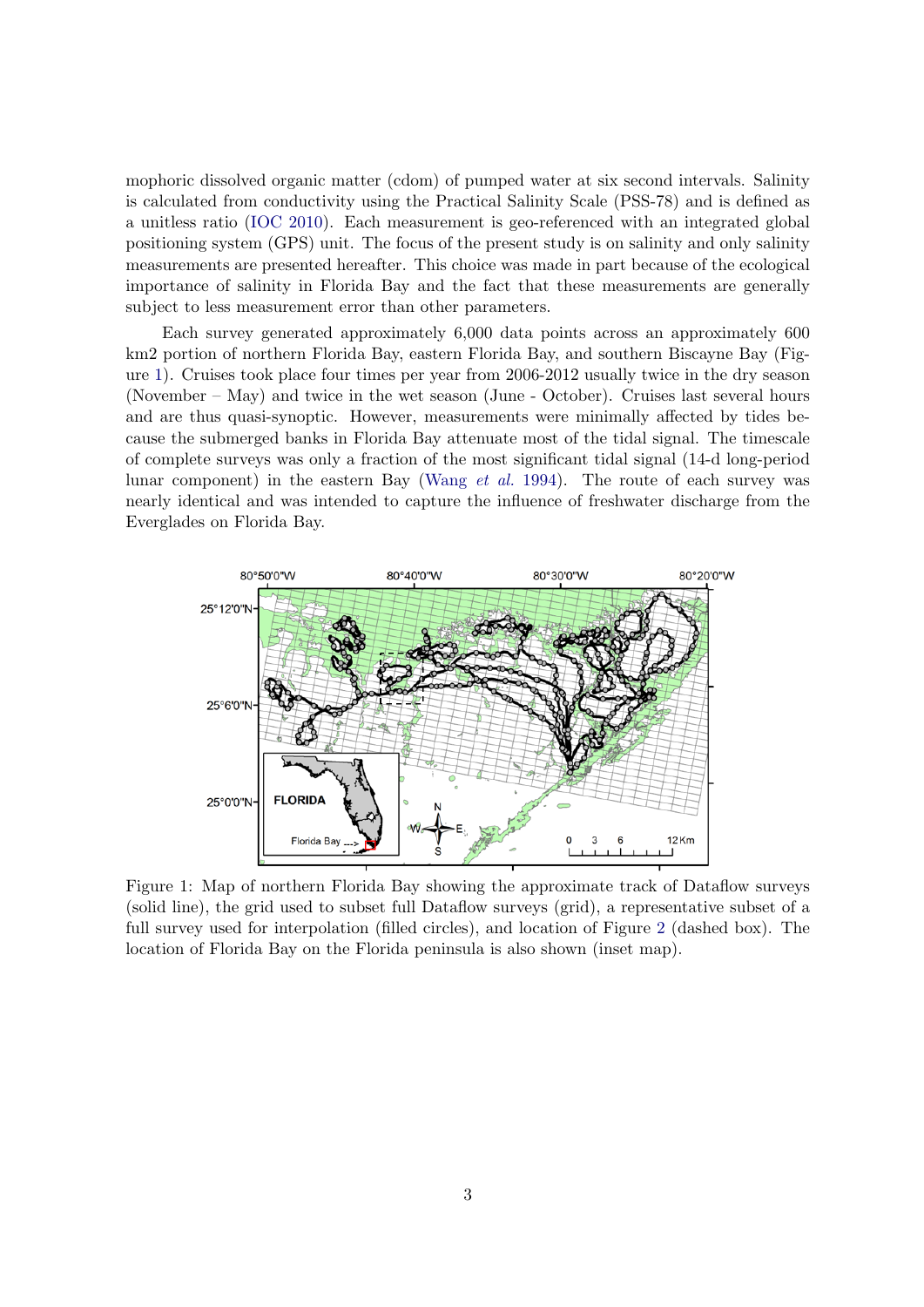#### 2.2. Statistical Analysis

A variant of inverse distance weighting (IDW) called inverse path distance weighting (IPDW) was used in order to account for barrier effects during spatial interpolation [\(Suominen](#page-11-2) *et al.*) [2010\)](#page-11-2). IDW is a deterministic interpolation procedure that estimates values at prediction points (V) using the following equation:

<span id="page-3-1"></span>
$$
V = \frac{\sum_{i=1}^{n} v_i \frac{1}{d_i^p}}{\sum_{i=1}^{n} \frac{1}{d_i^p}}
$$
 (1)

where d is the distance between prediction and measurement points, vi is the measured parameter value, and p is a power parameter [\(Isaaks](#page-10-1) et al. [1989\)](#page-10-1). The advantage of IPDW is that it uses non-Euclidean "path distances" for d. These path distances are calculated using an algorithm that accounts for the cost of travel from one cell to the next.

<span id="page-3-0"></span>

Figure 2: Interpolation neighborhood (shaded polygon) for a point in Eagle Key Basin (filled circle). Using inverse path distance weighting (a); Using inverse distance weighting (b). Note that in the case of inverse path distance weighting the interpolation neighborhood is limited by the cost-distance imposed by the land barrier.

A conventional application of path distance calculations might include route (road) planning between two points in a mountain range [\(Collischonn and Pilar](#page-9-1) [2000\)](#page-9-1). The analysis would seek to weight distances of various route alternatives by their accumulated travel "costs." These costs would be defined so that areas with extreme changes in elevation would be given a high travel cost.

Ultimately, road construction might proceed along the route with the lowest cost-path. In the present study, land areas are given an impossibly high travel cost in order to restrict the interpolation neighborhood distances (d) to "in-water" distances. IPDW was carried out using the routines in the ipdw R package [\(Stachelek](#page-10-6) [2014\)](#page-10-6). The order of operations to calculate spatial weights followed [Suominen](#page-11-2) et al. [\(2010\)](#page-11-2). Path distance calculations were computed following [Csardi and Nepusz](#page-9-2) [\(2006\)](#page-9-2) and [van Etten](#page-11-3) [\(2014\)](#page-11-3). Reproducible examples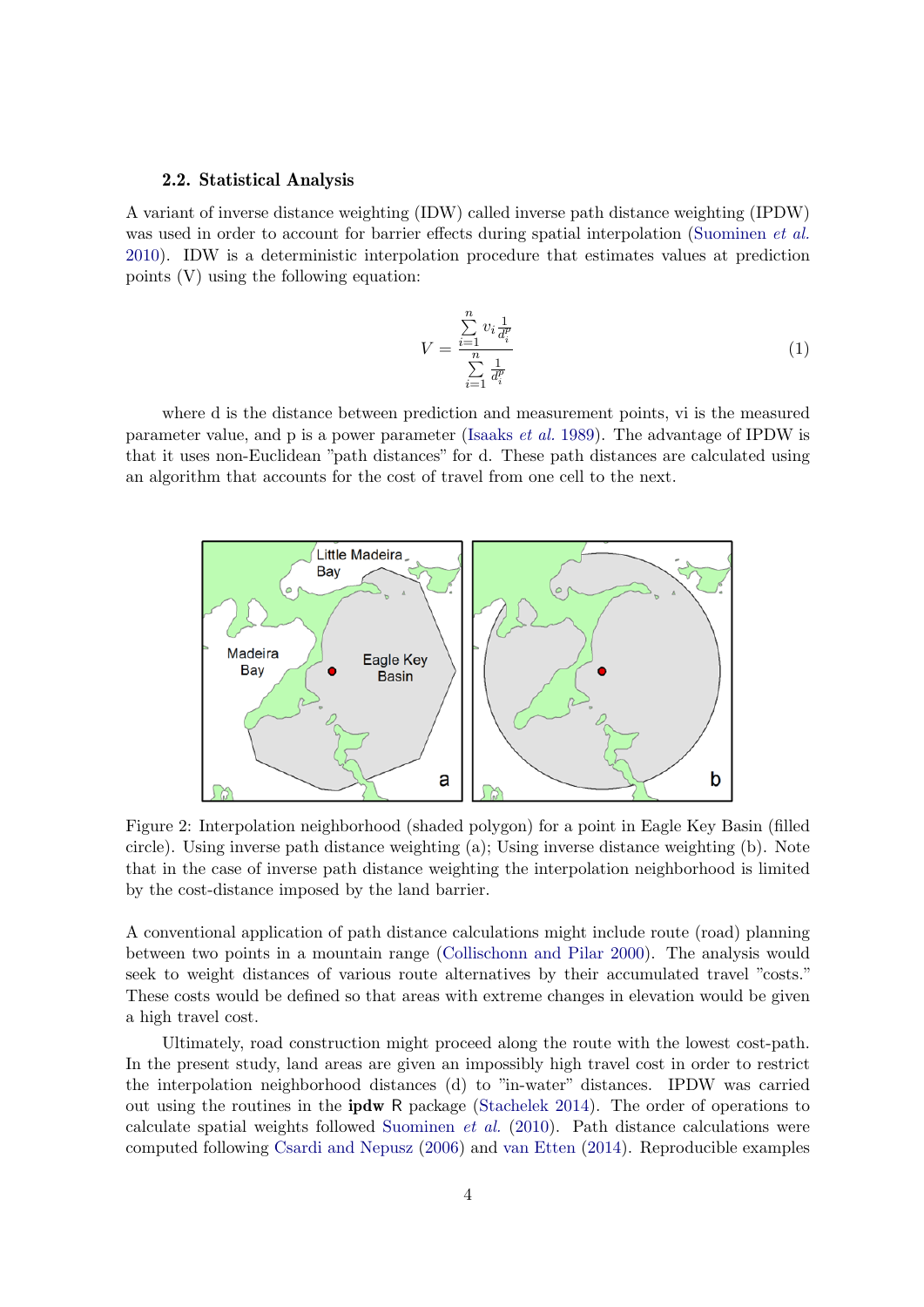demonstrating package functions can be found in the ipdw documentation (http://CRAN.rproject.org/package=ipdw).

The ipdw package computes path distances from each prediction point to each point in a set of measurement points. Path distances are calculated by tracking the accumulated cell-tocell movement within an underlying cost raster. In this study, the cost raster was constructed by converting a vector shapefile representing the islands and shallow banks within Florida Bay and reclassifying open water and land areas to 1 and 10,000 respectively. The particular values assigned to open water and land areas were intended to ensure that the maximum cost path distance between interpolation and measurement points could not exceed the value assigned to land areas. Shapefiles were obtained from the Center for Spatial Analysis at the Florida Fish and Wildlife Conservation Commission (http://myfwc.com/research/gis/). The cell size of the output raster was optimized in order to balance the need for the resolution of narrow barrier features against the limitations of computation time for the IPDW procedure. Optimization was performed by varying the size (grain) of the cost raster grid  $(50 - 100 \text{ m})$ , calculating the edge density of water/land areas using the functions presented in [VanDerWal](#page-11-4) [et al.](#page-11-4) [\(2014\)](#page-11-4), and visualizing this information using "scalograms" [\(Rutchey and Godin](#page-10-7) [2009\)](#page-10-7). Scalograms are plots of cell size versus the value of a given landscape metric. A 60 meter cell size was chosen because there was a marked change in the slope of the scalograms after increasing the resolution from 60 to 70 m.

IPDW was performed on a subset of the full dataset because of the significant computation time associated with calculating path distances on the full dataset  $(> 6,000$  measurements per Dataflow survey). Points were randomly selected with equal probability from each cell of a rectangular mesh ( 35 points per cell, 1 point per 1.2 km2 grid cell) to form the training dataset. The remaining points form the validation dataset (discussed below). This spatially-balanced selection strategy has the advantage of creating a more regular (as opposed to clustered) data set. Interpolation accuracy has been shown to be greatly increased when regularly sampled datasets are available [\(Isaaks](#page-10-1) et al. [1989;](#page-10-1) [Zimmerman](#page-11-0) et al. [1999\)](#page-11-0).

Interpolations were also performed using the standard Euclidean inverse distance weighting (IDW) routine in order to judge the benefit of using IPDW (Eq [1\)](#page-3-1). IDW and IPDW have different interpolation neighborhoods by design. As a result, a given estimation point may be computed from a different overall number of neighbors. Given this fact, we kept all parameters (neighborhood size, power) the same during both procedures in order to standardize the way in which weights were assigned to measurements within the variously defined interpolation neighborhoods. Interpolation accuracy was determined using a cross validation procedure that compared interpolated predictions against the validation dataset. The output was used to calculate prediction mean absolute error (MAE) and root mean squared error (RMSE). Although MAE and RMSE provide similar information and are qualitatively similar, MAE is less sensitive to outliers. For this reason, we focus primarily on MAE as a diagnostic.

### 3. Results

<span id="page-4-0"></span>A total of 23 Dataflow surveys were conducted from 2006 – 2012 (Table [3\)](#page-4-0). Salinities oscillated from an annual minimum at the end of the wet season (September-October) to an annual maximum in at the end of the dry season (May-June). Observed salinities varied from near fresh  $(<1)$  to hypersaline  $(>40)$ . There was a general increasing trend in salinity with distance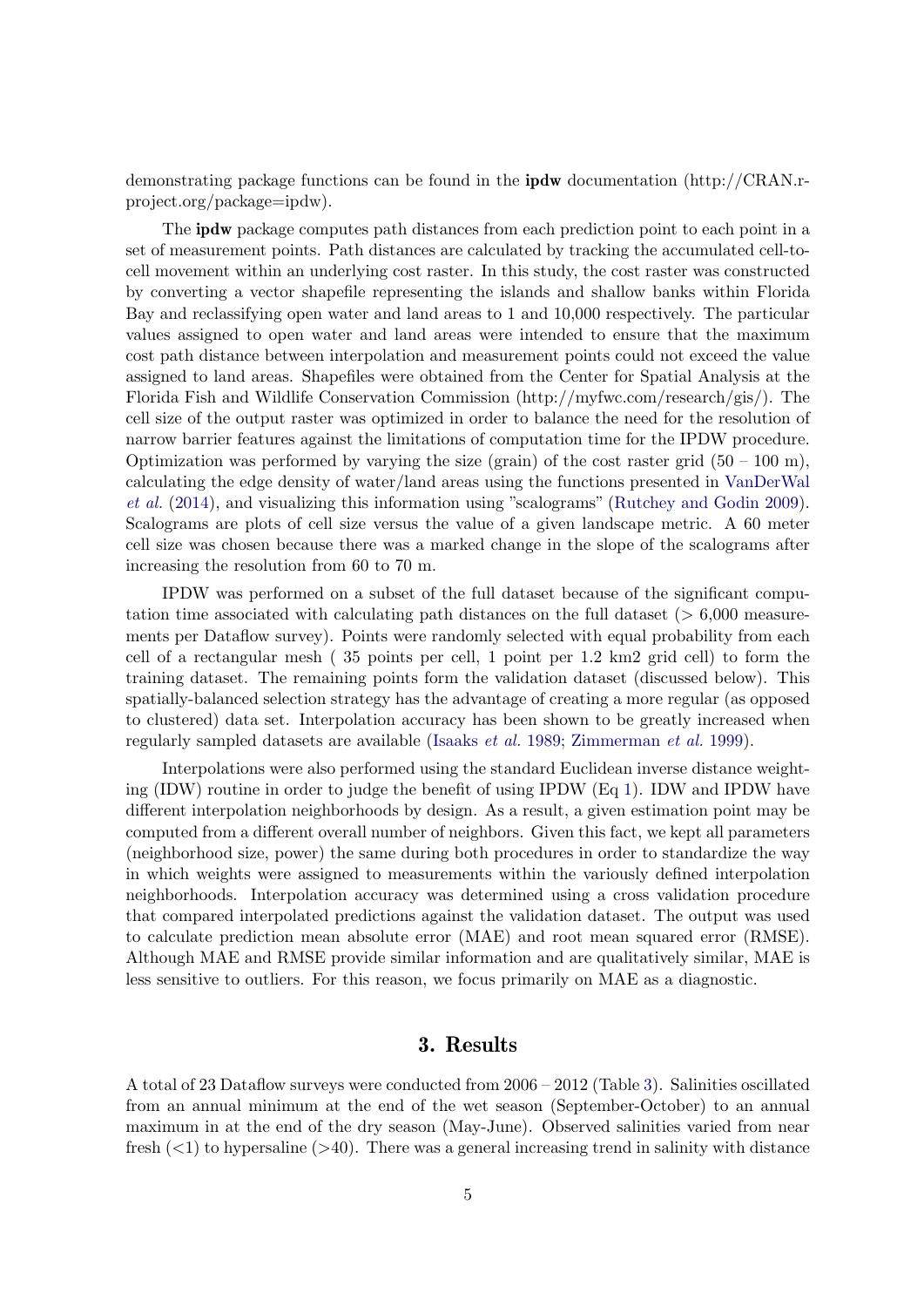from the northeastern coastal embayments and there was a clear indication of a lower salinity "plume" extending through the middle of northeastern Florida Bay and Eagle Key basin (Figure [2,](#page-3-0) [3\)](#page-6-0). This is consistent with previous studies describing the general salinity patterns within Florida Bay [\(Kelble](#page-10-8) *et al.* [2007\)](#page-10-8). A clear difference between past studies and IPDW interpolations is that the contribution of low salinity water from individual tributaries is clearly differentiable. For example, high salinities in Madeira Bay did not extend through the barrier separating it from Eagle Key Basin (Figure [2,](#page-3-0) [3\)](#page-6-0).

| Date       | $\operatorname{Max}$ | Min      | Range |
|------------|----------------------|----------|-------|
| 01-24-2006 | 33.99                | 11.73    | 22.26 |
| 07-19-2006 | 40.18                | 10.83    | 29.35 |
| 09-06-2006 | 28.60                | 0.19     | 28.41 |
| 01-31-2007 | 35.03                | 18.57    | 16.46 |
| 07-24-2007 | 36.40                | 1.25     | 35.15 |
| 09-11-2007 | 42.86                | 3.54     | 39.32 |
| 01-08-2008 | 34.62                | 14.39    | 20.23 |
| 04-30-2008 | 51.22                | 17.14    | 34.08 |
| 08-26-2008 | 40.40                | 6.83     | 33.57 |
| 12-03-2008 | 34.68                | $7.54\,$ | 27.14 |
| 04-28-2009 | 52.34                | 32.86    | 19.48 |
| 06-17-2009 | 48.09                | 9.21     | 38.88 |
| 10-26-2009 | 40.27                | 1.40     | 38.87 |
| 02-09-2010 | 33.25                | 1.18     | 32.07 |
| 04-27-2010 | 41.04                | 9.15     | 31.89 |
| 07-27-2010 | 41.97                | 2.40     | 39.57 |
| 02-15-2011 | 30.37                | 1.16     | 29.21 |
| 05-11-2011 | 48.83                | 14.83    | 34.00 |
| 06-28-2011 | 48.67                | 25.39    | 23.28 |
| 09-13-2011 | 38.03                | 2.72     | 35.31 |
| 03-29-2012 | 38.60                | 16.13    | 22.47 |
| 06-05-2012 | 37.19                | 0.00     | 37.19 |
| 08-14-2012 | 39.33                | 0.44     | 38.89 |

Table 1. Maximum, minimum, and range of measured salinities for each Dataflow survey

In addition, to spatial variability, Florida Bay water quality is often subject to marked interannual variability (Table [3\)](#page-4-0). During an extremely dry period in April 2009, there was extensive hypersalinity (values greater than 40) extending from the bay into the northern embayments. In contrast, during an extremely wet period in April 2010, hypersalinity was more restricted. In general, the salinity transitions were more intense (abrupt) in April 2010 relative to April 2009. Interpolation error was higher in April 2010 coincident with these more abrupt salinity transitions. This illustrates a general trend whereby larger spatial salinity ranges were associated with higher interpolation error (Figure [5\)](#page-7-0).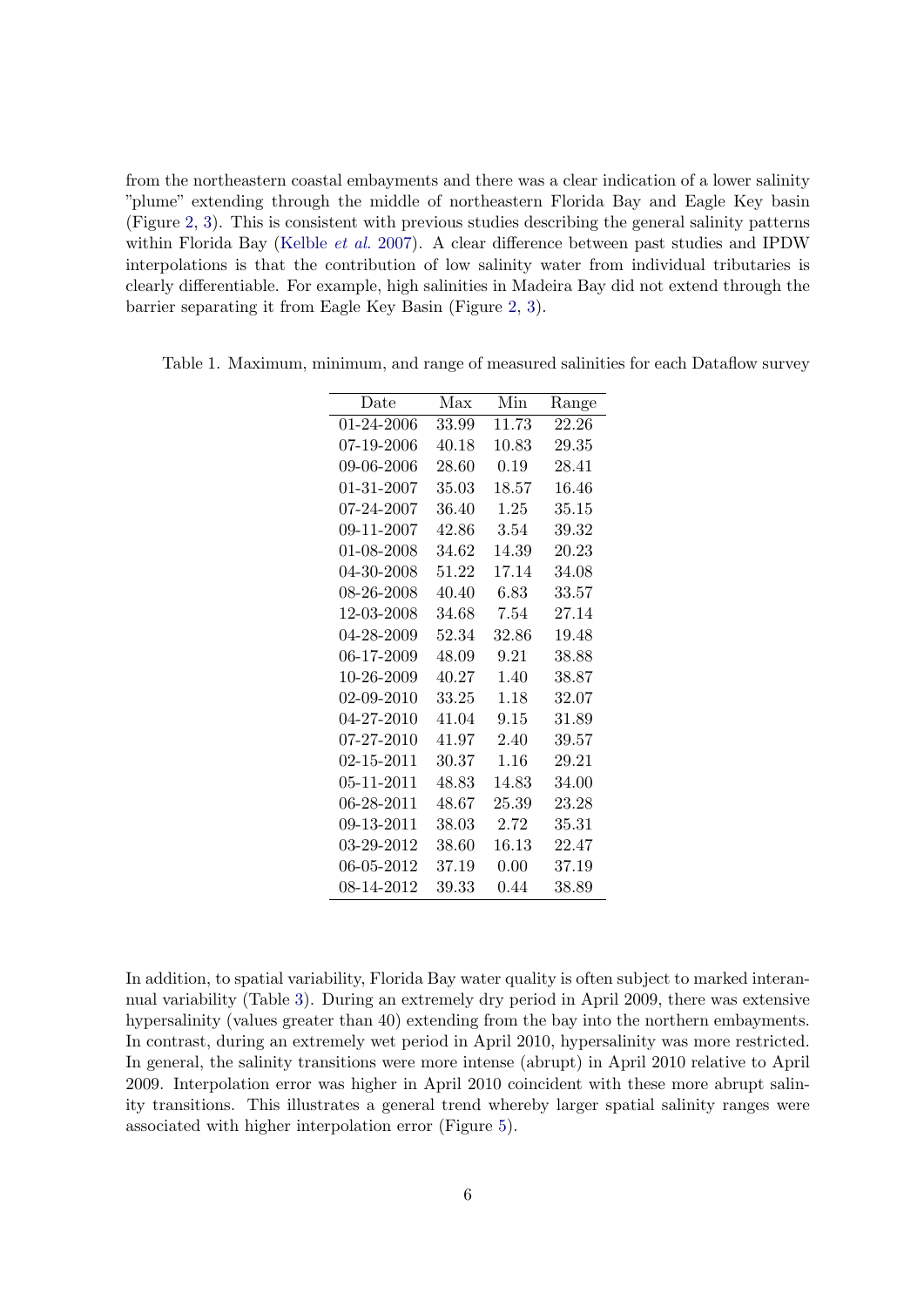<span id="page-6-0"></span>

<span id="page-6-1"></span>Figure 3: IPDW interpolated salinity averaged across all surveys from 2006-2012.



Figure 4: Locations from the August 2012 survey where IPDW produced notably different salinity results relative to IDW. Note that IPDW interpolations (a and c) account for barriers whereas IDW interpolations have unrealistically extended through barriers (b and d).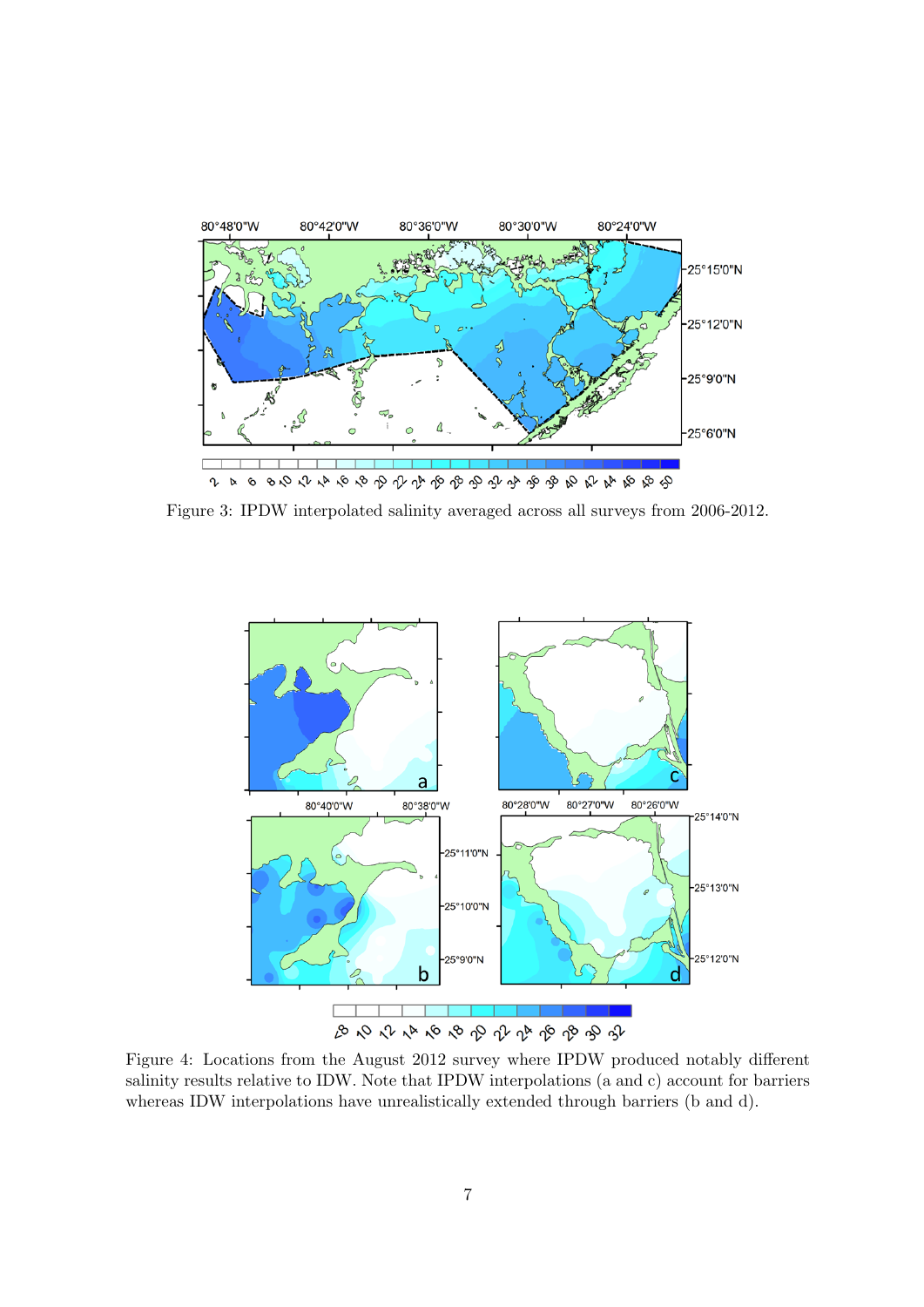Generally, the IPDW procedure prevented underestimation of salinity on the downstream side of barriers and overestimation of salinity on the upstream side (Figure [4\)](#page-6-1). The greatest improvements in accuracy were found in the western portions of Florida Bay where hypersaline basins are narrowly separated from brackish water embayments by multiple complex land barriers.

On a system-wide basis, the IPDW procedure predicted salinity values with a range of RMSE between 0.5-1.87 and a MAE between 0.29-0.94. Comparative IDW interpolations predicted salinity values with a range of RMSE between 0.6-2.19 and a MAE between 0.36- 1.3. System-wide prediction error (MAE and RMSE) was significantly higher using the IDW procedure relative to IPDW (Wilcoxon signed rank test,  $p < 0.01$ ). Lower IPDW prediction errors were more evident in specific basins such as Little Blackwater Sound (Figure [4b](#page-6-1), [4d](#page-6-1)). The range of MAE for Little Blackwater Sound was 0.14-1.92 and 0.13-5.43 for IPDW and IDW respectively. IDW prediction errors for Little Blackwater Sound were significantly higher than IPDW prediction errors (Wilcoxon signed rank test,  $p < 0.01$ ).

<span id="page-7-0"></span>

Figure 5: Comparison between prediction mean absolute error and the spatial salinity range for Dataflow surveys using IPDW (red points) and IDW (black points).

## 4. Discussion

In this study, our non-Euclidean interpolation (IPDW) method provided increased accuracy and resolution of water quality features relative to Euclidean interpolation (IDW). This increased accuracy was apparent in two ways. First, the results of both procedures showed that higher interpolation errors (MAE) were associated with surveys when there was a larger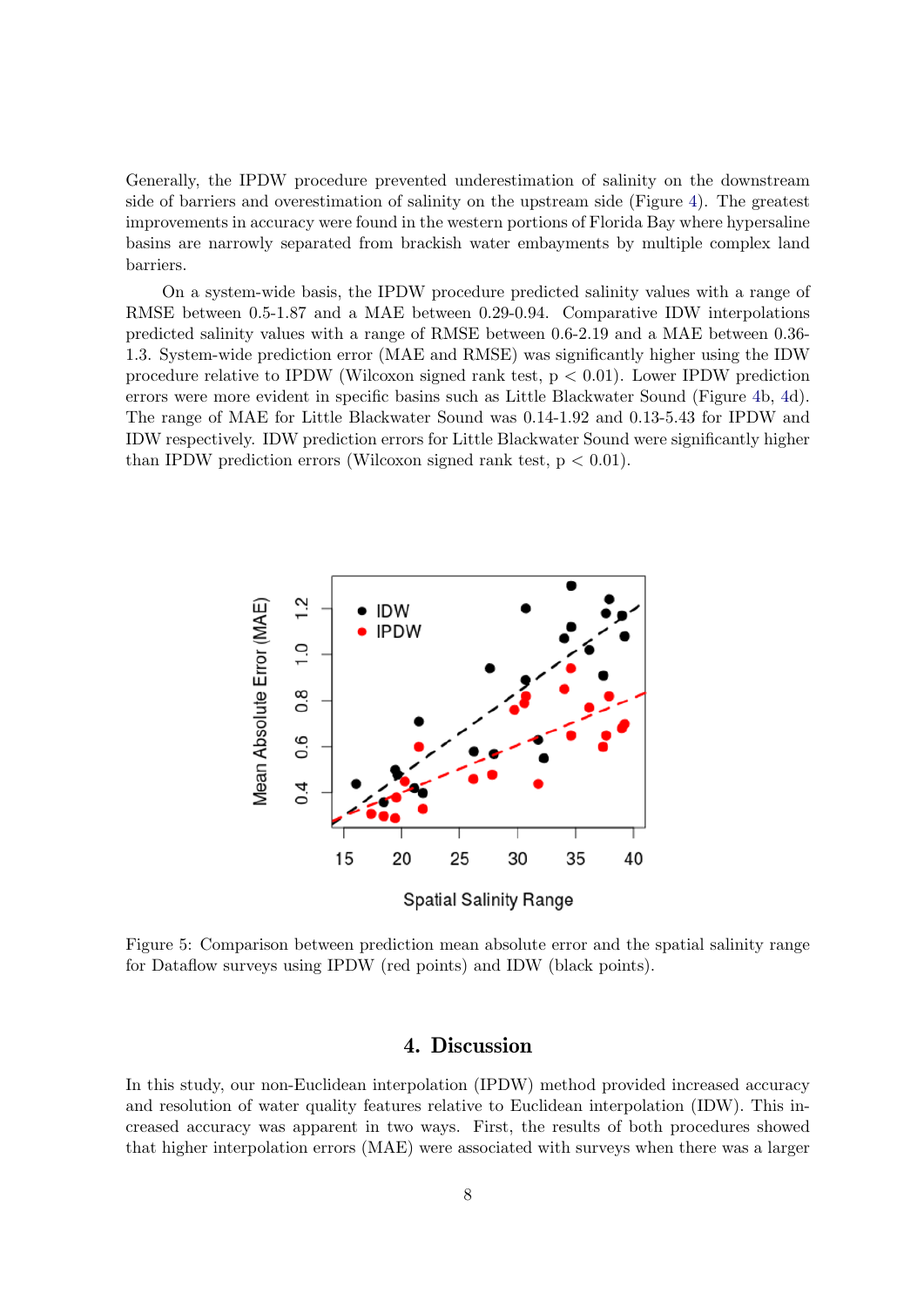range of measured salinities across the study area. As the range of salinities increased, spatial gradients became more intense, and the benefits of IPDW became more evident (Figure [5\)](#page-7-0). The ability to recover the location and shape of intense spatial gradients is a unique benefit of combining high density sampling with non-Euclidean interpolation. The second way in which IPDW was beneficial was that it preserved the separation between nearshore embayments where water bodies with distinct water quality characteristics are located in close proximity to one another (Figure [4\)](#page-6-1). These embayments are of great interest because they are sensi-tive to variable freshwater discharge from the Everglades [\(Nuttle](#page-10-9) *et al.* [2000\)](#page-10-9). Close tracking of their condition is necessary in order to evaluate the impact of environmental restoration projects designed to increase freshwater discharges to Florida Bay. Many of these projects are part of the Comprehensive Everglades Restoration Plan (CERP).

However, in the open areas of Florida Bay, there was little improvement in accuracy. This finding is consistent with [Suominen](#page-11-2) et al. [\(2010\)](#page-11-2) where interpolations were performed across an area with few contiguous barriers and non-Euclidean methods provided little ben-efit. In contrast, [Greenberg](#page-9-3) *et al.* [\(2011\)](#page-9-3) showed marked improvements in accuracy using non-Euclidean interpolation within a stream network characterized by contiguous barriers. Overall, non-Euclidean methods are likely to provide the most benefit when the spatial domain is bisected by contiguous barriers. In the absence of these barriers, Euclidean methods may be sufficient [\(Suominen](#page-11-2) et al. [2010;](#page-11-2) [Rivera-Monroy](#page-10-10) et al. [2011\)](#page-10-10).

In addition to the presence of contiguous barriers within the spatial domain, there are several important considerations to be weighed prior to implementing IPDW. First, non-Euclidean "path" distances could be used as input to a variety of geostatistical methods. Throughout this study, we use our ipdw R package which takes path distances as input to inverse distance weighting. Alternative applications that use path distances as input to kriging are likely to be more powerful but have some potential pitfalls (see discussion in (López-Quílez) and Muñoz [2009\)](#page-10-5). López-Quílez and Muñoz [\(2009\)](#page-10-5) found path distance based kriging to be effective while at the same time providing estimation of prediction errors. As software becomes available, future studies will examine path distance based interpolation of spatial data using a geostatistical approach (kriging). A second consideration is that interpolation with path distances can be computationally demanding and difficult to implement. This can be attributed to resource intensive nature of path distance calculations and the lack of built-in routines in GIS software available outside of a scripting environment [\(Stachelek](#page-10-6) [2014\)](#page-10-6).

This is the first study to combine non-Euclidean interpolation with high density Dataflow sampling. Our methodology could be used to expand the spatial domain of interpolations which have been limited in scope to along the survey track itself [\(Morse](#page-10-11) *et al.* [2011;](#page-10-11) [Soderqvist](#page-10-3) [and Patino](#page-10-3) [2010;](#page-10-3) Xie [et al.](#page-11-5) [2013\)](#page-11-5). It should be noted, however, that the process of subsetting the full dataset based on a grid will only provide a more regularly spaced dataset when the survey track has followed a sufficient number of meanders. Subsetting linear survey tracks such as those in [Buzzelli](#page-9-4) *et al.* [\(2014\)](#page-9-4) may be necessary in order to satisfy the limitations to computation but will not provide a more regularly sampled dataset. An alternative to our methodology is to remap the coordinates of measurement points into a new Euclidean space that accounts for "in-water" distances [\(Løland and Høst](#page-10-12) [2003\)](#page-10-12). This may allow for the use of traditional Euclidean interpolation methods while still accounting for barriers. Generating this transformed output adds an additional level of complexity to processing routines.

Ultimately the ability of interpolation procedures to recover spatial water quality patterns is a function of the underlying monitoring program design. To our knowledge, non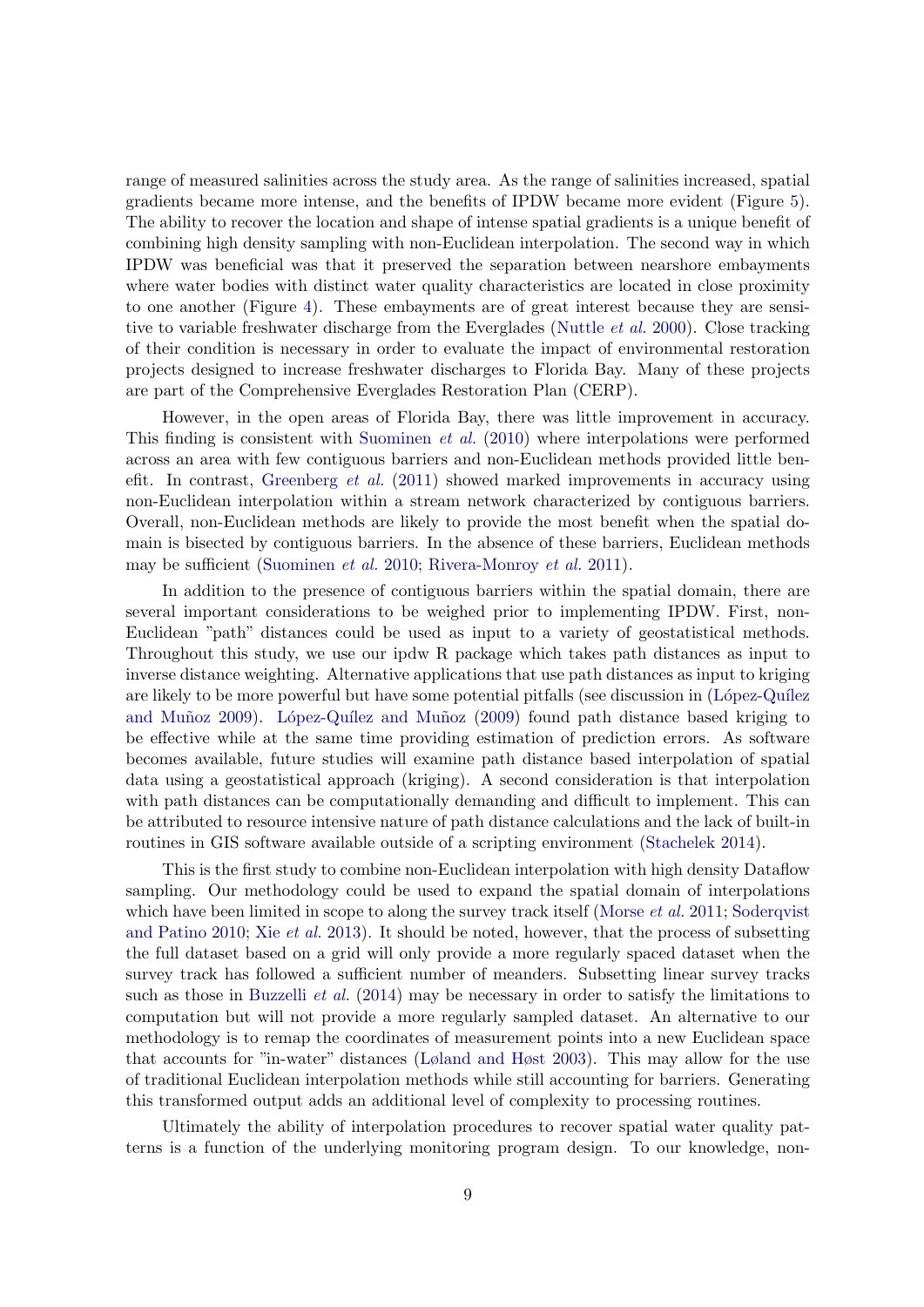Euclidean distance calculations have yet to be applied to the design of coastal water quality sampling. Potential applications include combining Dataflow and IPDW to examine opti-mal spacing of measurement points. For example, [Anttila](#page-9-5)  $et \ al.$  [\(2008\)](#page-9-5) used dense geospatial output to establish that the spatial representativeness (range) of single point chlorophyll measurements was quite low. This may be particularly informative given that studies examining non-Euclidean water quality interpolation have typically used sparse, spatially distributed sampling designs rather than spatially dense data collection [\(Greenberg](#page-9-3) *et al.* [2011;](#page-9-3) [Suomi](#page-11-2)nen [et al.](#page-11-2) [2010\)](#page-11-2).

Interpolated Dataflow output has a variety of potential applications. On a basic level, accurate interpolations provide a spatially intensive snapshot of the water quality conditions. This is especially useful in evaluating the state of the system and documenting the response to extreme events such as hurricanes and droughts [\(Davis III](#page-9-6) *et al.* [2004\)](#page-9-6). More applied uses include the validation of remote sensing (Xie *[et al.](#page-11-5)* [2013\)](#page-11-5), ecological [\(Fourqurean](#page-9-7) *et al.* [2003;](#page-9-7) [Madden and McDonald](#page-10-13) [2009\)](#page-10-13), statistical [\(Marshall](#page-10-14) et al. [2011\)](#page-10-14), and hydrologic models [\(Nuttle](#page-10-9) et al. [2000\)](#page-10-9). For future studies, researchers should consider using IPDW or related non-Euclidean interpolation methods, given the proliferation of software tools, potential improvements in accuracy, and the more widespread adoption of Dataflow technology.

## References

- <span id="page-9-5"></span>Anttila S, Kairesalo T, Pellikka P (2008). "A feasible method to assess inaccuracy caused by patchiness in water quality monitoring." Environmental monitoring and assessment,  $142(1-3), 11-22.$
- <span id="page-9-4"></span>Buzzelli C, Boutin B, Ashton M, Welch B, Gorman P, Wan Y, Doering P (2014). "Finescale detection of estuarine water quality with managed freshwater releases." Estuaries and Coasts,  $37(5)$ ,  $1134-1144$ .
- <span id="page-9-1"></span>Collischonn W, Pilar JV (2000). "A direction dependent least-cost-path algorithm for roads and canals." International Journal of Geographical Information Science, 14(4), 397–406.
- <span id="page-9-2"></span>Csardi G, Nepusz T (2006). "The igraph software package for complex network research." InterJournal, Complex Systems, 1695(5), 1–9.
- <span id="page-9-6"></span>Davis III SE, Cable JE, Childers DL, Coronado-Molina C, Day Jr JW, Hittle CD, Madden CJ, Reyes E, Rudnick D, Sklar F (2004). "Importance of storm events in controlling ecosystem structure and function in a Florida gulf coast estuary." Journal of Coastal Research, pp. 1198–1208.
- <span id="page-9-7"></span>Fourqurean JW, Boyer JN, Durako MJ, Hefty LN, Peterson BJ (2003). "Forecasting responses of seagrass distributions to changing water quality using monitoring data." Ecological Applications, 13(2), 474–489.
- <span id="page-9-3"></span>Greenberg JA, Rueda C, Hestir EL, Santos MJ, Ustin SL (2011). "Least cost distance analysis for spatial interpolation." Computers & Geosciences,  $37(2)$ ,  $272-276$ .
- <span id="page-9-0"></span>IOC S (2010). "The international thermodynamic equation of seawater–2010: Calculation and use of thermodynamic properties."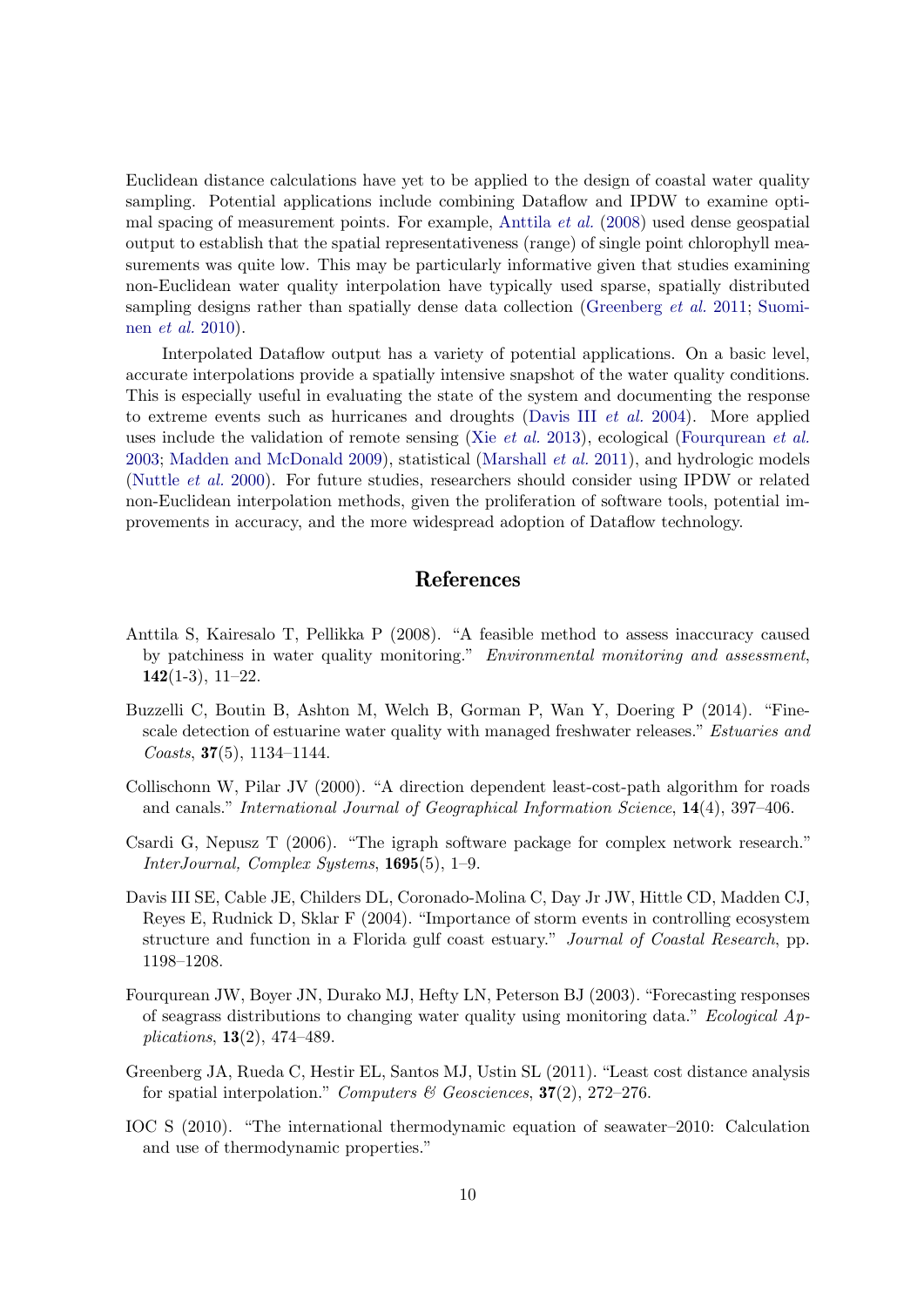- <span id="page-10-1"></span>Isaaks EH, Srivastava RM, et al. (1989). Applied geostatistics, volume 2. Oxford University Press New York.
- <span id="page-10-8"></span>Kelble CR, Johns EM, Nuttle WK, Lee TN, Smith RH, Ortner PB (2007). "Salinity patterns of Florida Bay." Estuarine, Coastal and Shelf Science, 71(1), 318–334.
- <span id="page-10-2"></span>Krivoruchko K, Gribov A (2004). "Geostatistical interpolation and simulation with noneuclidean distances."
- <span id="page-10-4"></span>Little LS, Edwards D, Porter DE (1997). "Kriging in estuaries: as the crow flies, or as the fish swims?" Journal of experimental marine biology and ecology,  $213(1)$ , 1–11.
- <span id="page-10-12"></span>Løland A, Høst G (2003). "Spatial covariance modelling in a complex coastal domain by multidimensional scaling." Environmetrics, 14(3), 307–321.
- <span id="page-10-5"></span>López-Quílez A, Muñoz F (2009). "Geostatistical computing of acoustic maps in the presence of barriers." Mathematical and Computer Modelling, 50(5), 929–938.
- <span id="page-10-0"></span>Madden CJ, Day JW (1992). "An instrument system for high-speed mapping of chlorophyll a and physico-chemical variables in surface waters." Estuaries, 15(3), 421–427.
- <span id="page-10-13"></span>Madden CJ, McDonald AA (2009). "Florida Bay SEACOM: Seagrass Ecological Assessment and Community Organization Model."
- <span id="page-10-14"></span>Marshall F, Smith D, Nickerson D (2011). "Empirical tools for simulating salinity in the estuaries in Everglades National Park, Florida." Estuarine, Coastal and Shelf Science, 95(4), 377–387.
- <span id="page-10-11"></span>Morse RE, Shen J, Blanco-Garcia JL, Hunley WS, Fentress S, Wiggins M, Mulholland MR (2011). "Environmental and physical controls on the formation and transport of blooms of the dinoflagellate Cochlodinium polykrikoides Margalef in the lower Chesapeake Bay and its tributaries." Estuaries and Coasts, 34(5), 1006–1025.
- <span id="page-10-9"></span>Nuttle WK, Fourqurean JW, Cosby BJ, Zieman JC, Robblee MB (2000). "Influence of net freshwater supply on salinity in Florida Bay." Water Resources Research, 36(7), 1805–1822.
- <span id="page-10-10"></span>Rivera-Monroy VH, Twilley RR, Mancera-Pineda JE, Madden CJ, Alcantara-Eguren A, Moser EB, Jonsson BF, Castañeda-Moya E, Casas-Monroy O, Reyes-Forero P, et al. (2011). "Salinity and Chlorophyll a as Performance Measures to Rehabilitate a Mangrove-Dominated Deltaic Coastal Region: the Ciénaga Grande de Santa Marta–Pajarales Lagoon Complex, Colombia." Estuaries and Coasts, 34(1), 1–19.
- <span id="page-10-7"></span>Rutchey K, Godin J (2009). "Determining an appropriate minimum mapping unit in vegetation mapping for ecosystem restoration: a case study from the Everglades, USA." Landscape  $ecology, 24(10), 1351-1362.$
- <span id="page-10-3"></span>Sodergvist LE, Patino E (2010). "Seasonal and spatial distribution of freshwater flow and salinity in the Ten Thousand Islands Estuary, Florida, 2007- 2009." US Geological Survey Data Series, **501**.
- <span id="page-10-6"></span>Stachelek J (2014). ipdw: Interpolation by Inverse Path Distance Weighting. R package version 0.2-1, URL <http://CRAN.R-project.org/package=ipdw>.